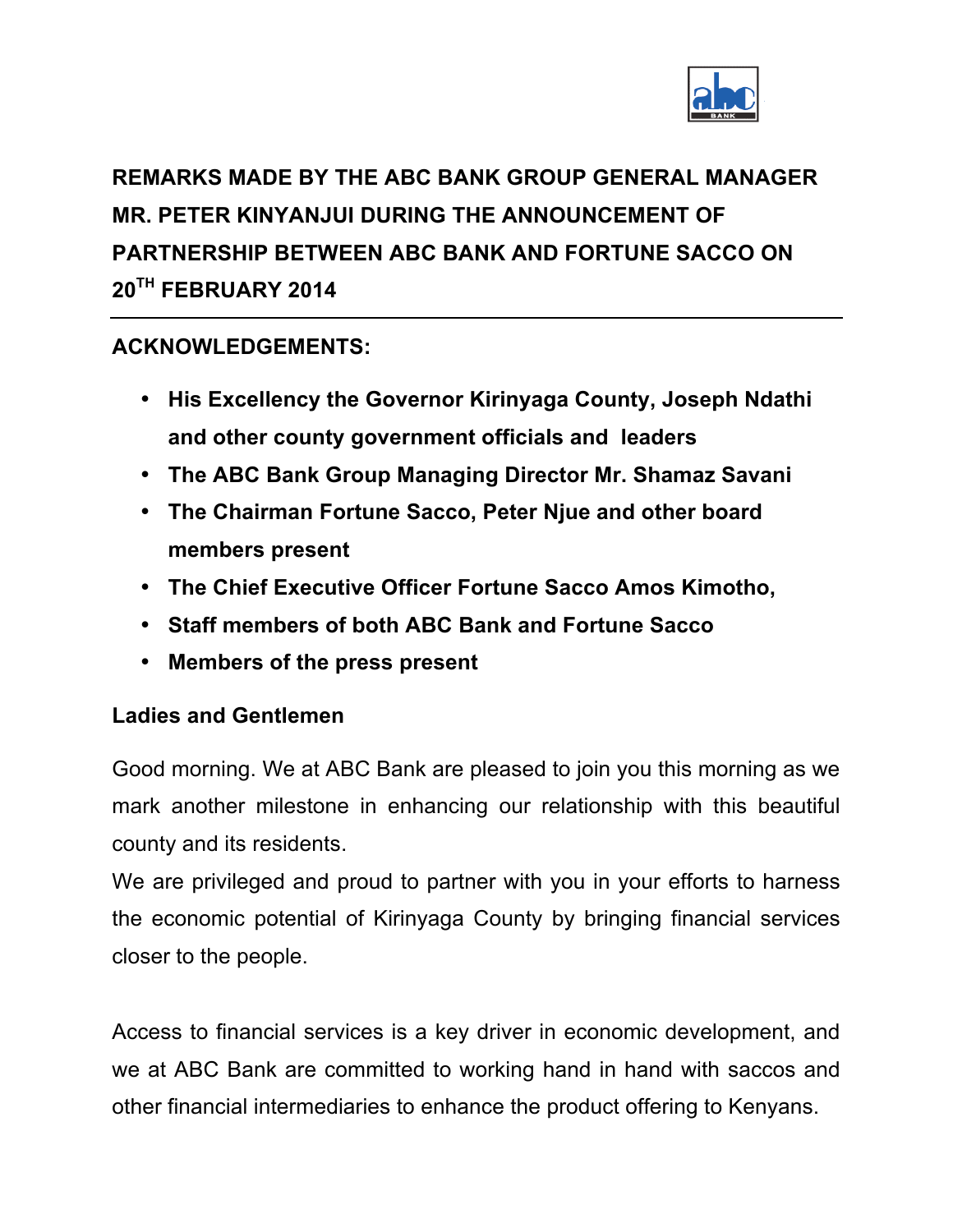By being the clearing house for all Fortune Sacco customers' cheques, ABC Bank will through this partnership enable more people in Kirinyaga County access the National Payment System. Besides enabling Sacco members to access credit facilities more easily, this will also help increase ease of doing business and thus enhance their competitiveness.

### **Ladies and gentlemen,**

Kirinyaga County is a prime county with unparalleled agricultural potential. It is a leading origin of farm produce for subsistence consumption in other counties including Nairobi, as well as cash crops for the export market.

It is also strategically located near Mount Kenya and Mount Kenya Forest which are major national heritage site and tourist attractions.

Additionally, its proximity to Nairobi, about 112 kilometers and good road infrastructure make movement of goods and people easier. These and many other opportunities make the county a worthy investment frontier.

Part of ABC Bank's strategy is a commitment to contributing to the improvement of livelihoods of Kenyans and we will continue to engage likeminded organizations and institutions to support initiatives that we believe will take us further in that direction.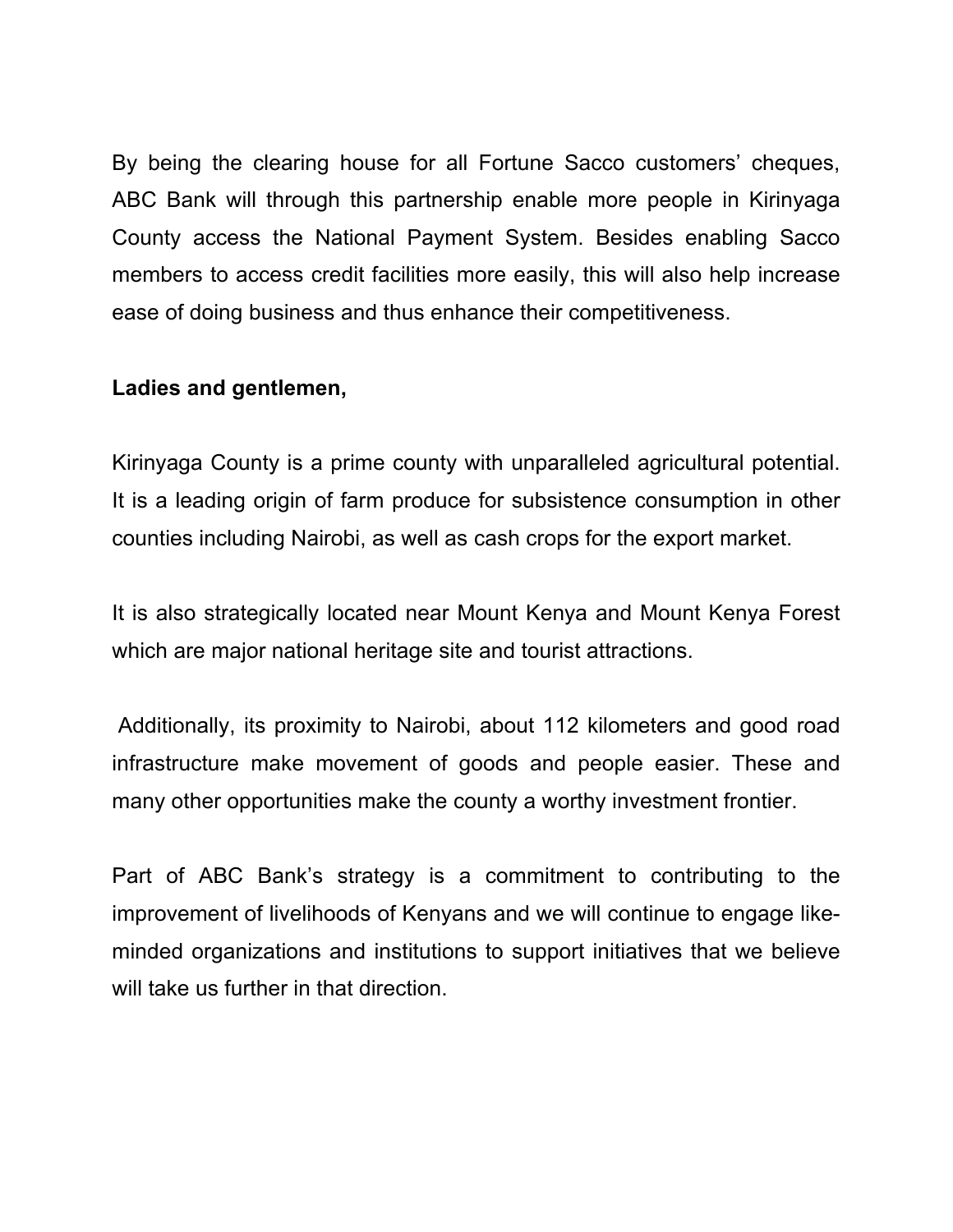By increasing the county's competitiveness through increased financial access, we also hope more employment opportunities will arise and this will translate to improved livelihoods.

At ABC Bank we work to help our customers achieve the extraordinary. I think that ties well with the core values of the county government and Fortune Sacco.

I therefore call on all entrepreneurs and farmers to take advantage of this great opportunity to grow and expand their enterprises to achieve, even exceed their investment objectives.

# **Ladies and Gentlemen**,

Our journey as a bank started 30 years ago as a financial institution then called Consolidated Finance Company Ltd. It was established by a group of visionary experienced bankers, industrialists and prominent advocates, who wanted to make a significant contribution in availing financial solutions specific to the unique business environment in Kenya.

Consolidated Finance Company grew to become The African Banking Corporation Limited in 1995. Ever since we have continued to offer tailor made and personalized financial solutions that help customers to realize their individual and corporate financial goals and aspirations.

We have today reaffirmed our commitment to providing focused financial services and solutions to a wide range of clients including individuals, Small and Medium Enterprises, and Corporate organizations.